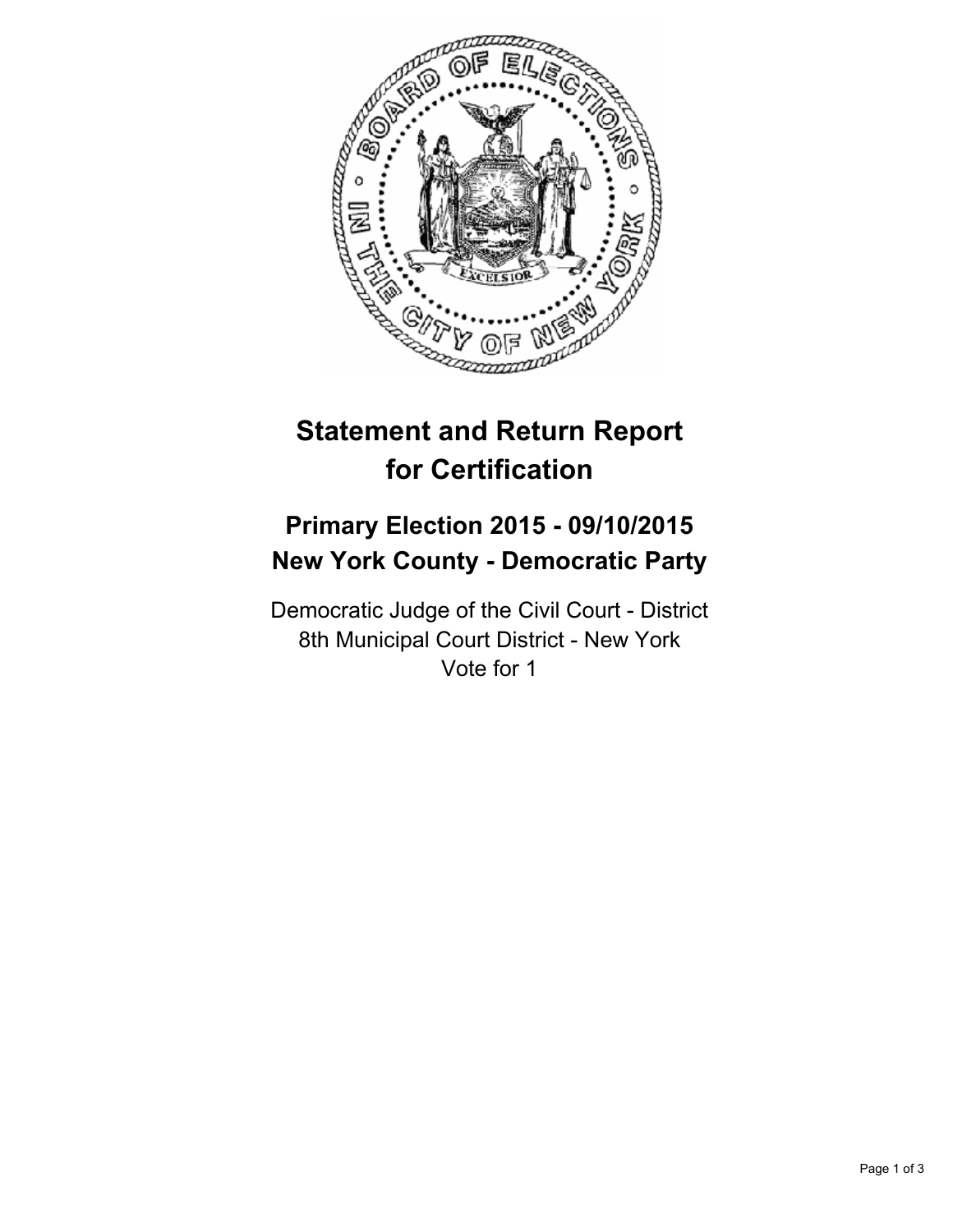

### **Assembly District 68**

| <b>PUBLIC COUNTER</b>                                    | 1,267 |
|----------------------------------------------------------|-------|
| ABSENTEE/MILITARY                                        | 60    |
| <b>AFFIDAVIT</b>                                         | 14    |
| <b>Total Ballots</b>                                     | 1,341 |
| Less - Inapplicable Federal/Special Presidential Ballots | 0     |
| <b>Total Applicable Ballots</b>                          | 1,341 |
| TA-TANISHA D. JAMES                                      | 627   |
| LISA S. HEADLEY                                          | 672   |
| MAX SARINSKY (WRITE-IN)                                  |       |
| TANYA KENNDY (WRITE-IN)                                  | 2     |
| UNATTRIBUTABLE WRITE-IN (WRITE-IN)                       | 6     |
| <b>Total Votes</b>                                       | 1,308 |
| Unrecorded                                               | 33    |

# **Assembly District 70**

| <b>PUBLIC COUNTER</b>                                    | 490 |
|----------------------------------------------------------|-----|
| ABSENTEE/MILITARY                                        | 20  |
| AFFIDAVIT                                                | 3   |
| <b>Total Ballots</b>                                     | 513 |
| Less - Inapplicable Federal/Special Presidential Ballots | 0   |
| <b>Total Applicable Ballots</b>                          | 513 |
| TA-TANISHA D. JAMES                                      | 234 |
| LISA S. HEADLEY                                          | 244 |
| UNATTRIBUTABLE WRITE-IN (WRITE-IN)                       | 2   |
| <b>Total Votes</b>                                       | 480 |
| Unrecorded                                               | 33  |